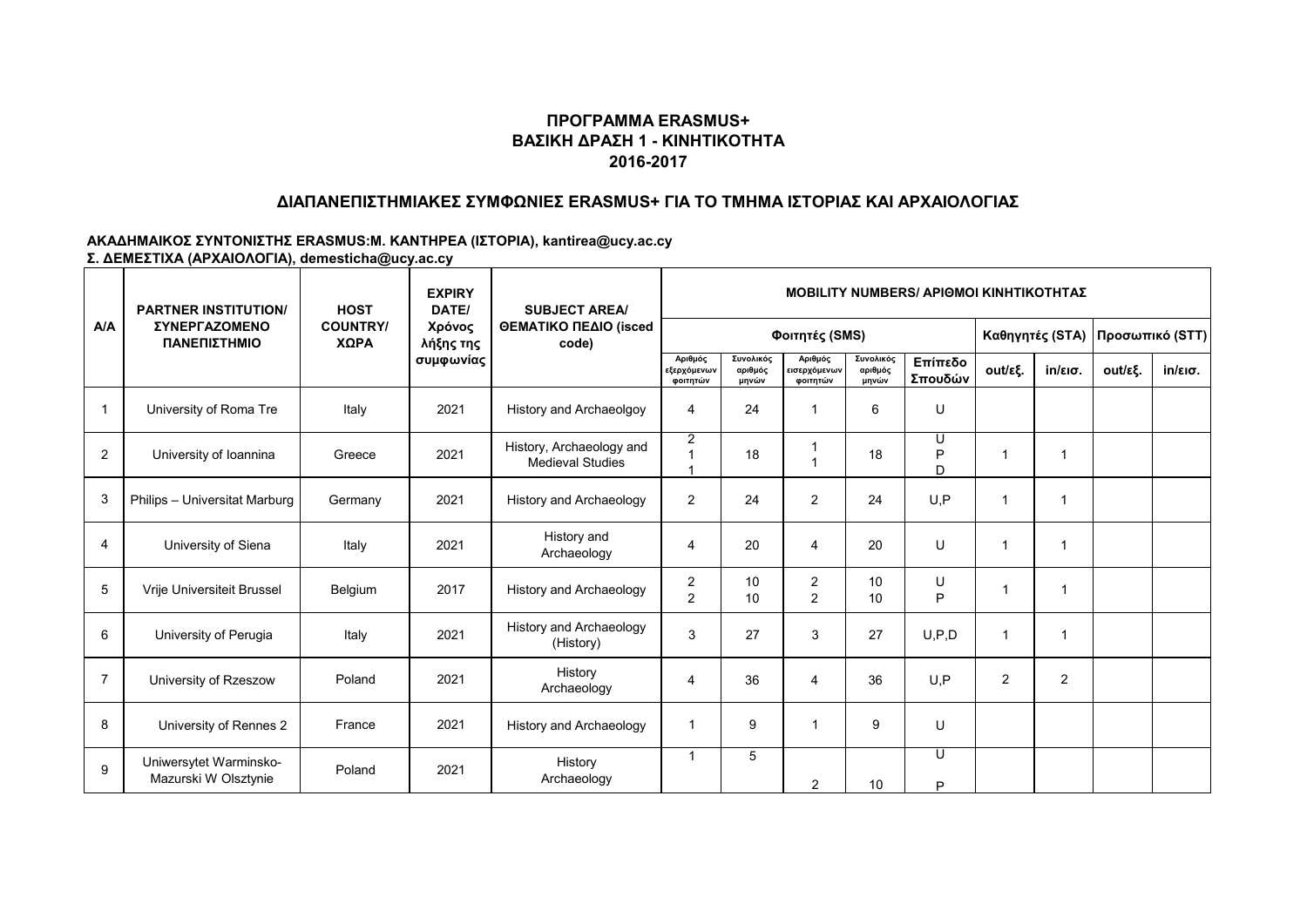#### **ΔΙΑΠΑΝΕΠΙΣΤΗΜΙΑΚΕΣ ΣΥΜΦΩΝΙΕΣ ERASMUS+ ΓΙΑ ΤΟ ΤΜΗΜΑ ΙΣΤΟΡΙΑΣ ΚΑΙ ΑΡΧΑΙΟΛΟΓΙΑΣ**

|     | <b>PARTNER INSTITUTION/</b><br>ΣΥΝΕΡΓΑΖΟΜΕΝΟ<br>ΠΑΝΕΠΙΣΤΗΜΙΟ | <b>HOST</b>             | <b>EXPIRY</b><br>DATE/<br>Χρόνος<br>λήξης της<br>συμφωνίας | <b>SUBJECT AREA/</b><br>ΘΕΜΑΤΙΚΟ ΠΕΔΙΟ (isced<br>code) | <b>MOBILITY NUMBERS/ APIOMOI KINHTIKOTHTAZ</b> |                               |                                     |                               |                    |              |                   |                                 |                   |  |
|-----|--------------------------------------------------------------|-------------------------|------------------------------------------------------------|--------------------------------------------------------|------------------------------------------------|-------------------------------|-------------------------------------|-------------------------------|--------------------|--------------|-------------------|---------------------------------|-------------------|--|
| A/A |                                                              | <b>COUNTRY/</b><br>ΧΩΡΑ |                                                            |                                                        |                                                |                               | Φοιτητές (SMS)                      |                               |                    |              |                   | Καθηγητές (STA) Προσωπικό (STT) |                   |  |
|     |                                                              |                         |                                                            |                                                        | Αριθμός<br>εξερχόμενων<br>φοιτητών             | Συνολικός<br>αριθμός<br>μηνών | Αριθμός<br>εισερχόμενων<br>φοιτητών | Συνολικός<br>αριθμός<br>μηνών | Επίπεδο<br>Σπουδών | out/εξ.      | $in/\epsilon$ ισ. | out/εξ.                         | $in/\epsilon$ ισ. |  |
| 10  | University of Crete                                          | Greece                  | 2021                                                       | <b>History and Archaeology</b>                         | $\overline{2}$                                 | 10                            | 2                                   | 10                            | U.P                | $\mathbf{1}$ | 1                 |                                 |                   |  |
| 11  | Universite Toulouse II Le<br>Mirail                          | France                  | 2017                                                       | History and Archaeology                                | $\overline{2}$                                 | 18                            | $\overline{2}$                      | 18                            | U.P                | $\mathbf{1}$ | 1                 |                                 |                   |  |
| 12  | <b>Freie Universitat Berlin</b>                              | Germany                 | 2021                                                       | History and Archaeology                                | 1                                              | 10                            |                                     | 10                            | U.P                |              |                   |                                 |                   |  |
| 13  | Universite de Lorraine (ex<br>Nancy 2)                       | France                  | 2021                                                       | History and Archaeology                                | 3                                              | 27                            | 3                                   | 27                            | U, P, D            | $\mathbf{1}$ |                   |                                 |                   |  |
| 14  | Universite de Picardie Jules<br>Verne                        | France                  | 2021                                                       | History and Archaeology                                | 1                                              | 6                             |                                     | 6                             | U.P                | $\mathbf{1}$ |                   |                                 |                   |  |
| 15  | University of Lodz                                           | Poland                  | 2021                                                       | Humanities (History,<br>Archaeology)                   | 3                                              | 30                            | 3                                   | 30                            | $\cup$             | $\mathbf{1}$ | 1                 |                                 |                   |  |
| 16  | <b>Adam Mickiewicz University</b><br>of Poznan               | Poland                  | 2021                                                       | History                                                | $\overline{2}$                                 | 10                            | $\overline{2}$                      | 10                            | U, P, D            | -1           | 1                 |                                 |                   |  |
| 17  | Universytet Jagiellonski                                     | Poland                  | 2021                                                       | Archaeology                                            | 2                                              | 10                            | 2                                   | 10                            | U.P.D              | -1           | 1                 |                                 |                   |  |
| 18  | Universite de Nantes                                         | France                  | 2021                                                       | History, Archaeology                                   | 2                                              | 10                            | $\overline{2}$                      | 10                            | U.P                | -1           | 1                 |                                 |                   |  |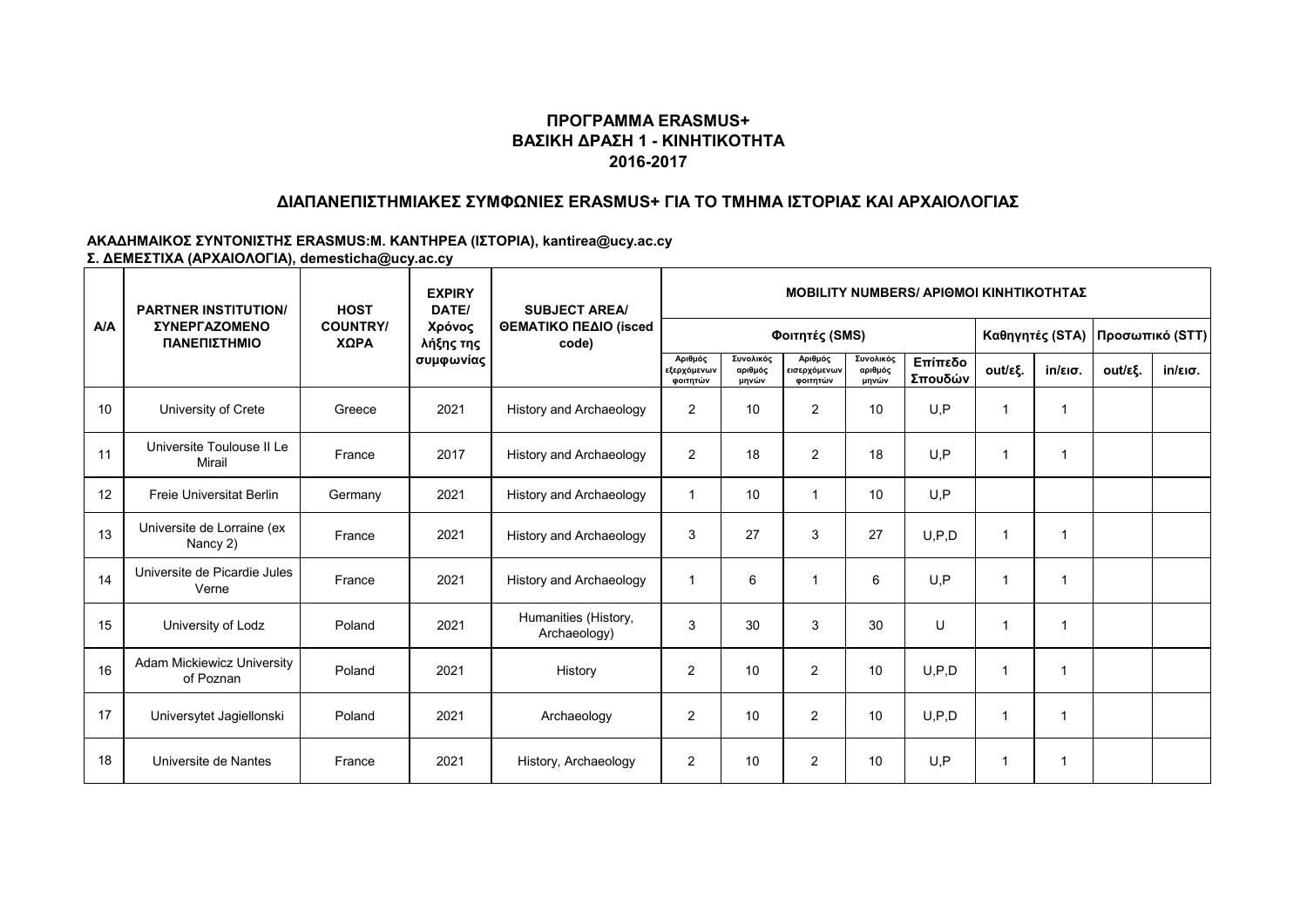#### **ΔΙΑΠΑΝΕΠΙΣΤΗΜΙΑΚΕΣ ΣΥΜΦΩΝΙΕΣ ERASMUS+ ΓΙΑ ΤΟ ΤΜΗΜΑ ΙΣΤΟΡΙΑΣ ΚΑΙ ΑΡΧΑΙΟΛΟΓΙΑΣ**

|     | <b>PARTNER INSTITUTION/</b>              | <b>HOST</b>             | <b>EXPIRY</b><br>DATE/<br>Χρόνος<br>λήξης της<br>συμφωνίας | <b>SUBJECT AREA/</b><br>ΘΕΜΑΤΙΚΟ ΠΕΔΙΟ (isced<br>code)                                  | <b>MOBILITY NUMBERS/ APIOMOI KINHTIKOTHTAZ</b> |                               |                                     |                               |                    |                 |                   |                 |                   |  |
|-----|------------------------------------------|-------------------------|------------------------------------------------------------|-----------------------------------------------------------------------------------------|------------------------------------------------|-------------------------------|-------------------------------------|-------------------------------|--------------------|-----------------|-------------------|-----------------|-------------------|--|
| A/A | ΣΥΝΕΡΓΑΖΟΜΕΝΟ<br>ΠΑΝΕΠΙΣΤΗΜΙΟ            | <b>COUNTRY/</b><br>ΧΩΡΑ |                                                            |                                                                                         | Φοιτητές (SMS)                                 |                               |                                     |                               |                    | Καθηγητές (STA) |                   | Προσωπικό (STT) |                   |  |
|     |                                          |                         |                                                            |                                                                                         | Αριθμός<br>εξερχόμενων<br>φοιτητών             | Συνολικός<br>αριθμός<br>μηνών | Αριθμός<br>εισερχόμενων<br>φοιτητών | Συνολικός<br>αριθμός<br>μηνών | Επίπεδο<br>Σπουδών | out/εξ.         | $in/\epsilon$ ισ. | out/εξ.         | $in/\epsilon$ ισ. |  |
| 19  | Johannes Gutenberg-<br>Universitat Mainz | Germany                 | 2021                                                       | History and Archaeology<br>(History)<br><b>History and Archaeology</b><br>(Archaeology) | $\overline{2}$<br>$\overline{2}$               | 20<br>20                      | 2<br>2                              | 20<br>20                      | U, P, D<br>U.P.D   | -1              | 1                 |                 |                   |  |
| 20  | Universiteit Leiden                      | Netherlands             | 2021                                                       | Archaeology                                                                             | $\overline{2}$                                 | 12                            | $\overline{2}$                      | 12                            | U, P, D            | $\mathbf 1$     | 1                 |                 |                   |  |
| 21  | Universitat Hamburg                      | Germany                 | 2021                                                       | History and Archaeology                                                                 | $\overline{2}$                                 | 20                            | 2                                   | 20                            | U                  | -1              | 1                 |                 |                   |  |
| 22  | Europos Humanitarinis<br>University      | Lithouania              | 2021                                                       | History                                                                                 | 2                                              | 20                            | 2                                   | 20                            | $\mathbf{U}$       | -1              | 1                 |                 |                   |  |
| 23  | Katholieke Universitei Leuven            | Belgium                 | 2021                                                       | History and Archaeology                                                                 | 2                                              | 10                            | 2                                   | 10                            | U, P, D            | -1              | 1                 |                 |                   |  |
| 24  | University of Szeged                     | Hungary                 | 2021                                                       | History                                                                                 | 3                                              | 15                            | 3                                   | 15                            | U.P                | 1               | 1                 |                 |                   |  |
| 25  | University College Dublin                | Ireland                 | 2021                                                       | Humanities (History)                                                                    | -1                                             | 10                            | -1                                  | 10                            | U                  | -1              | 1                 |                 |                   |  |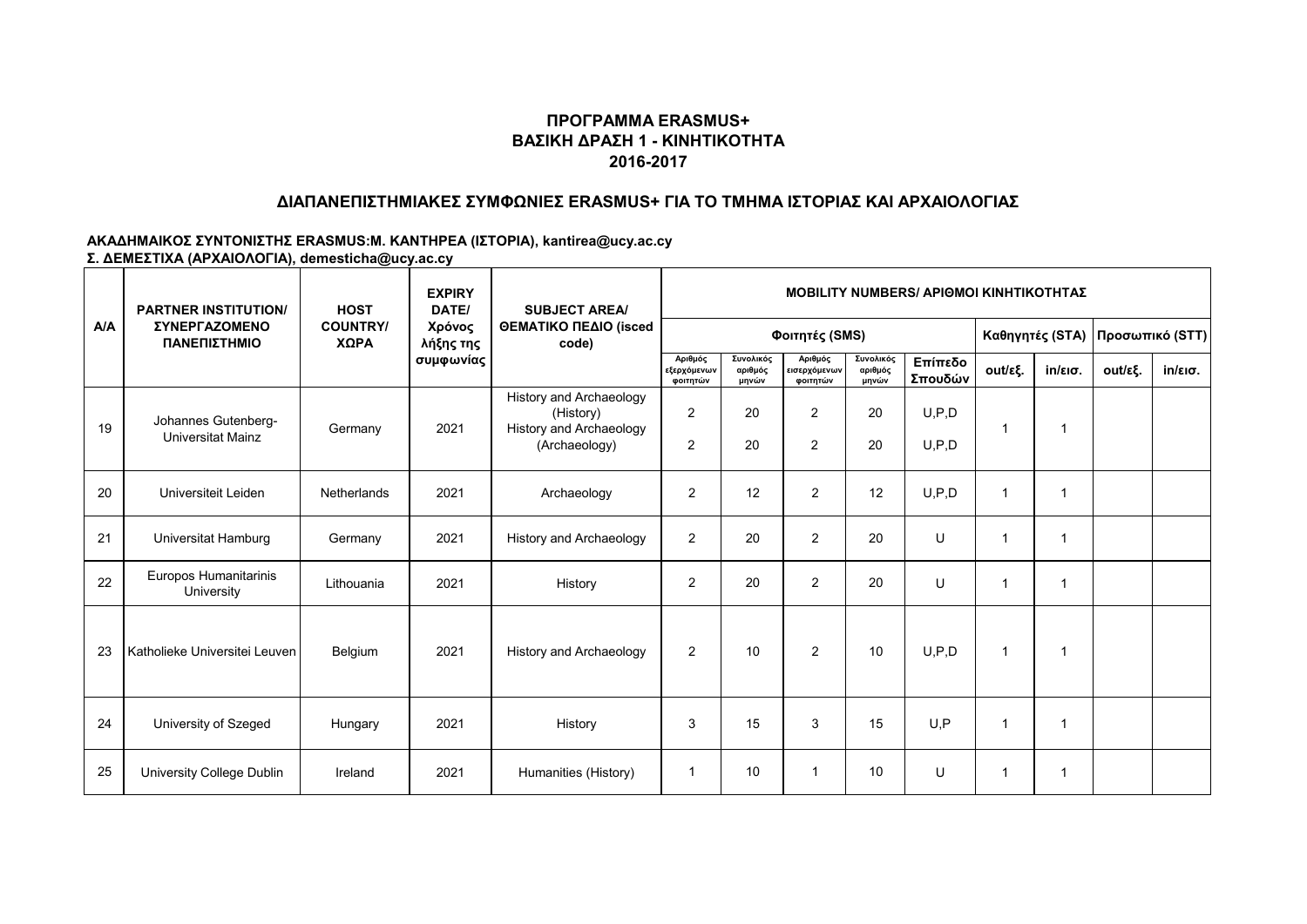#### **ΔΙΑΠΑΝΕΠΙΣΤΗΜΙΑΚΕΣ ΣΥΜΦΩΝΙΕΣ ERASMUS+ ΓΙΑ ΤΟ ΤΜΗΜΑ ΙΣΤΟΡΙΑΣ ΚΑΙ ΑΡΧΑΙΟΛΟΓΙΑΣ**

|     | <b>PARTNER INSTITUTION/</b>                   | <b>HOST</b>             | <b>EXPIRY</b><br>DATE/<br>Χρόνος<br>λήξης της<br>συμφωνίας | <b>SUBJECT AREA/</b><br>ΘΕΜΑΤΙΚΟ ΠΕΔΙΟ (isced<br>code) | <b>MOBILITY NUMBERS/ APIOMOI KINHTIKOTHTAZ</b> |                               |                                     |                               |                    |                      |                                 |         |                   |  |
|-----|-----------------------------------------------|-------------------------|------------------------------------------------------------|--------------------------------------------------------|------------------------------------------------|-------------------------------|-------------------------------------|-------------------------------|--------------------|----------------------|---------------------------------|---------|-------------------|--|
| A/A | ΣΥΝΕΡΓΑΖΟΜΕΝΟ<br>ΠΑΝΕΠΙΣΤΗΜΙΟ                 | <b>COUNTRY/</b><br>ΧΩΡΑ |                                                            |                                                        |                                                |                               | Φοιτητές (SMS)                      |                               |                    |                      | Καθηγητές (STA) Προσωπικό (STT) |         |                   |  |
|     |                                               |                         |                                                            |                                                        | Αριθμός<br>εξερχόμενων<br>φοιτητών             | Συνολικός<br>αριθμός<br>μηνών | Αριθμός<br>εισερχόμενων<br>φοιτητών | Συνολικός<br>αριθμός<br>μηνών | Επίπεδο<br>Σπουδών | out/εξ.              | $in/\epsilon$ ισ.               | out/εξ. | $in/\epsilon$ ισ. |  |
| 26  | Universita degli Studi di<br>Sassari          | Italy                   | 2021                                                       | <b>History and Archaeology</b>                         | 2                                              | 12                            | $\overline{2}$                      | 12                            | U.P                | -1                   |                                 |         |                   |  |
| 27  | <b>Trinity College Dublin</b>                 | Ireland                 | 2021                                                       | History and Archaeology                                | $\overline{2}$                                 | 18                            | $\overline{2}$                      | 18                            | P                  |                      |                                 |         |                   |  |
| 28  | Universite de Provence - Aix-<br>Marselille I | France                  | 2021                                                       | Archaeology                                            | $\overline{2}$                                 | 10                            | 2                                   | 10                            | P                  | $\blacktriangleleft$ | 1                               |         |                   |  |
| 29  | Universita Degli Studi di<br>Milano           | Italy                   | 2021                                                       | History and Archaeolgy                                 | 1                                              | 6                             |                                     | 6                             | U.P.D              | $\mathbf{1}$         | 1                               |         |                   |  |
| 30  | <b>Ruhr-Universitat Bochum</b>                | Germany                 | 2021                                                       | History and Archaeology                                | $\overline{2}$                                 | 12                            | $\overline{2}$                      | 12                            | U, P, D            | $\mathbf{1}$         | 1                               |         |                   |  |
| 31  | Mimar Sinan Fine Arts<br>University           | Turkey                  | 2021                                                       | <b>History and Archaelogy</b>                          | 4                                              | 24                            | 2                                   | 12                            | U, P, D            | $\mathbf{1}$         | 1                               |         |                   |  |
| 32  | Pedagogical University of<br>Cracow           | Poland                  | 2021                                                       | <b>History and Archaelogy</b>                          | $\overline{2}$                                 | 10                            | 2                                   | 10                            | U, P               | $\mathbf{1}$         | 1                               |         |                   |  |
| 33  | Universite de Paris-Sorbonne                  | France                  | 2018                                                       | History and Archaeology                                | 3                                              | 27                            | 3                                   | 27                            | U.P                |                      | 1                               |         |                   |  |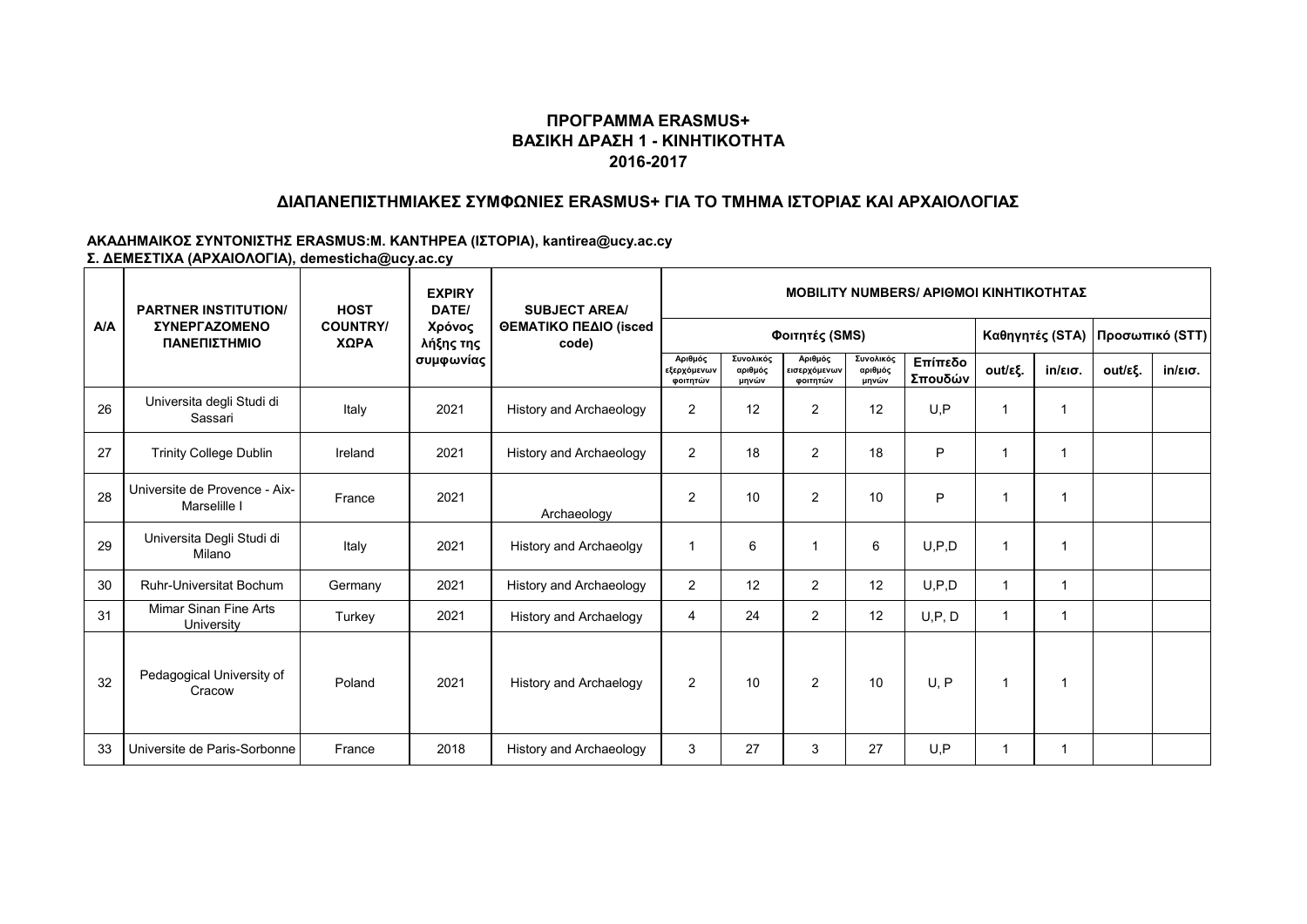#### **ΔΙΑΠΑΝΕΠΙΣΤΗΜΙΑΚΕΣ ΣΥΜΦΩΝΙΕΣ ERASMUS+ ΓΙΑ ΤΟ ΤΜΗΜΑ ΙΣΤΟΡΙΑΣ ΚΑΙ ΑΡΧΑΙΟΛΟΓΙΑΣ**

|     | <b>PARTNER INSTITUTION/</b><br><b><i>ΣΥΝΕΡΓΑΖΟΜΕΝΟ</i></b><br>ΠΑΝΕΠΙΣΤΗΜΙΟ | <b>HOST</b>             | <b>EXPIRY</b><br>DATE/<br>Χρόνος<br>λήξης της<br>συμφωνίας | <b>SUBJECT AREA/</b><br>ΘΕΜΑΤΙΚΟ ΠΕΔΙΟ (isced<br>code) | <b>MOBILITY NUMBERS/ APIOMOI KINHTIKOTHTAZ</b> |                               |                                          |                               |                       |                      |                   |                                   |                   |  |
|-----|----------------------------------------------------------------------------|-------------------------|------------------------------------------------------------|--------------------------------------------------------|------------------------------------------------|-------------------------------|------------------------------------------|-------------------------------|-----------------------|----------------------|-------------------|-----------------------------------|-------------------|--|
| A/A |                                                                            | <b>COUNTRY/</b><br>ΧΩΡΑ |                                                            |                                                        | Φοιτητές (SMS)                                 |                               |                                          |                               |                       |                      |                   | Καθηγητές (STA)   Προσωπικό (STT) |                   |  |
|     |                                                                            |                         |                                                            |                                                        | Αριθμός<br>εξερχόμενων<br>φοιτητών             | Συνολικός<br>αριθμός<br>μηνών | Αριθμός<br>εισερχόμενων<br>φοιτητών      | Συνολικός<br>αριθμός<br>μηνών | Επίπεδο<br>Σπουδών    | out/εξ.              | $in/\epsilon$ ισ. | out/εξ.                           | $in/\epsilon$ ισ. |  |
| 34  | Plovdivski University                                                      | <b>Bulgaria</b>         | 2021                                                       | <b>History and Archaeology</b>                         | 1<br>1                                         | 5<br>5<br>5                   | $\overline{1}$                           | 5<br>5<br>5                   | U<br>P<br>D           | $\overline{1}$       |                   |                                   |                   |  |
| 35  | University of Thessaly                                                     | Greece                  | 2021                                                       | <b>History and Archaeology</b>                         | 1                                              | 10                            | 1                                        | 10                            | U, P, D               | $\mathbf{1}$         | 1                 |                                   |                   |  |
| 36  | University of Southampton                                                  | UK                      | 2021                                                       | History and Archaeology<br>(Archaeology)               | 6                                              | 40 (4*5) &<br>$(2*10)$        | $\,6$                                    | 40 (4*5) &<br>$(2*10)$        | U<br>$\mathsf P$<br>D | $\mathbf 1$          |                   |                                   |                   |  |
| 37  | King's College London                                                      | <b>UK</b>               | 2018                                                       | History and Archaeology<br>(Hellenic Studies)          | 1                                              | 6                             | 1                                        | 6                             | D                     |                      |                   |                                   |                   |  |
| 38  | Mus Alparslan University                                                   | Turkey                  | 2016                                                       | History and Archaeology                                | 2                                              | 10                            | 2                                        | 10                            | $\cup$                | $\blacktriangleleft$ | 1                 |                                   |                   |  |
| 39  | Humboldt University Berlin                                                 | Germany                 | 2021                                                       | Archaeology                                            | 4<br>(2)<br>students<br>per<br>semester        | 20                            | 4<br>(2)<br>students<br>per<br>semester) | 20                            | U.P                   | $\mathbf{1}$         |                   |                                   |                   |  |
| 40  | National and Kapodistrian<br>University of Athens                          | Greece                  | 2021                                                       | History and Archaeology                                | 2                                              | 12                            | 2                                        | 12                            | U, P, D               | $\mathbf{1}$         |                   |                                   |                   |  |